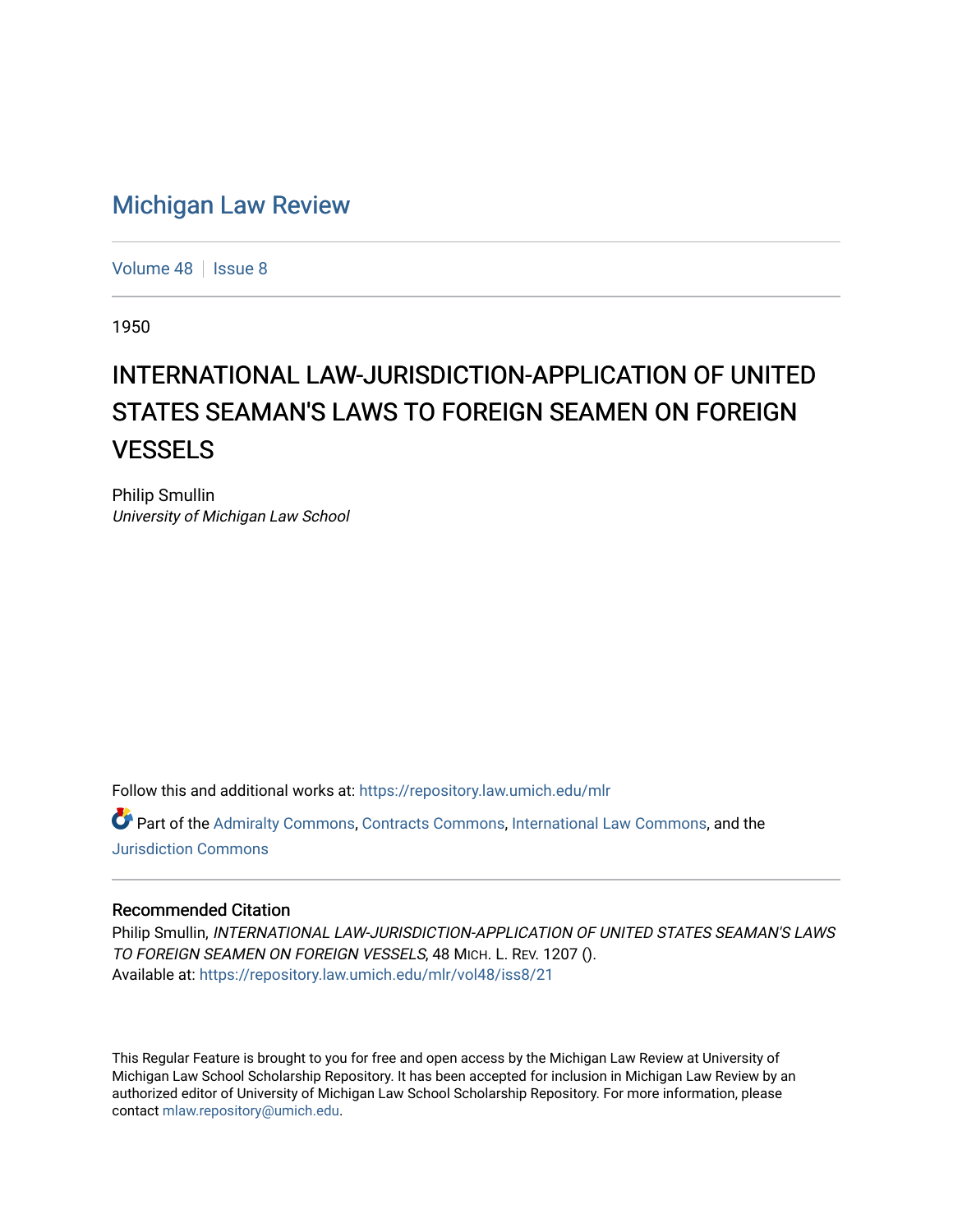INTERNATIONAL LAW-JURISDICTION-APPLICATION OF UNITED STATES SEA-MAN'S LAWS TO FOREIGN SEAMEN ON FOREIGN VESSELS-Libelants, eleven Greek seamen, signed a contract in the United States for a voyage from this country to Spain on a Greek vessel. They were discharged when the ship reached Barcelona. The shipowners made advance payments to these seamen, as they had in the past, and deducted such payments when settlements were made in the United States at the end of the voyage, a practice contrary to a federal statute.<sup>1</sup> Prior to libelants' return to the United States from Spain, where they had been properly discharged, suit was instituted in their behalf for wages. Respondents paid into court a sum which, they claimed, constituted the wages due. The district court held that it lacked jurisdiction because libelants had not terminated their voyage in the United States and were not present in this country when the suit was instituted. On appeal, *held,* reversed. The court had jurisdiction of the wage dispute because of the violation of the statute prohibiting advances. Despite libelants' discharge in a foreign country, the statute was applicable to this case because the advances and settlements were both made in the United States, the vessel was in the United States when the suit was started, and the disputed wage balance had been paid into court. *Heros v. Cockinos*, (4th Cir. 1949) 177 F. (2d) 570.

Normally, an admiralty court has jurisdiction of a suit involving foreign seamen and vessels if the parties are before the court or if the vessel is in the waters of the country in question.2 However, matters of internal order and discipline are, usually by treaty, left to the jurisdiction of the foreign consul of the nation of

138 Stat. L. 1168-9 (1915), 46 U.S.C.A. (1944) §599: (a) "It shall be unlawful in any case to pay any seaman wages in advance of the time when he has actually earned the same. • • • Any person violating any of the foregoing provisions of this section shall be deemed guilty of a misdemeanor.... The payment of such advance wages...shall in no case except as herein provided absolve the vessel or the master or the owner thereof from the full payment of wages after the same shall have been actually earned.... (e) This section shall apply as well to foreign vessels while in the waters of the United States, as to vessels of the United States...."

<sup>2</sup> See 1 HYDE, INTERNATIONAL LAW, 2d rev. ed., 735-9 (1945) and Coffey, "Jurisdiction over Foreigners in Admiralty Courts," 13 CAL. L. REv. 93 at 94 (1925).